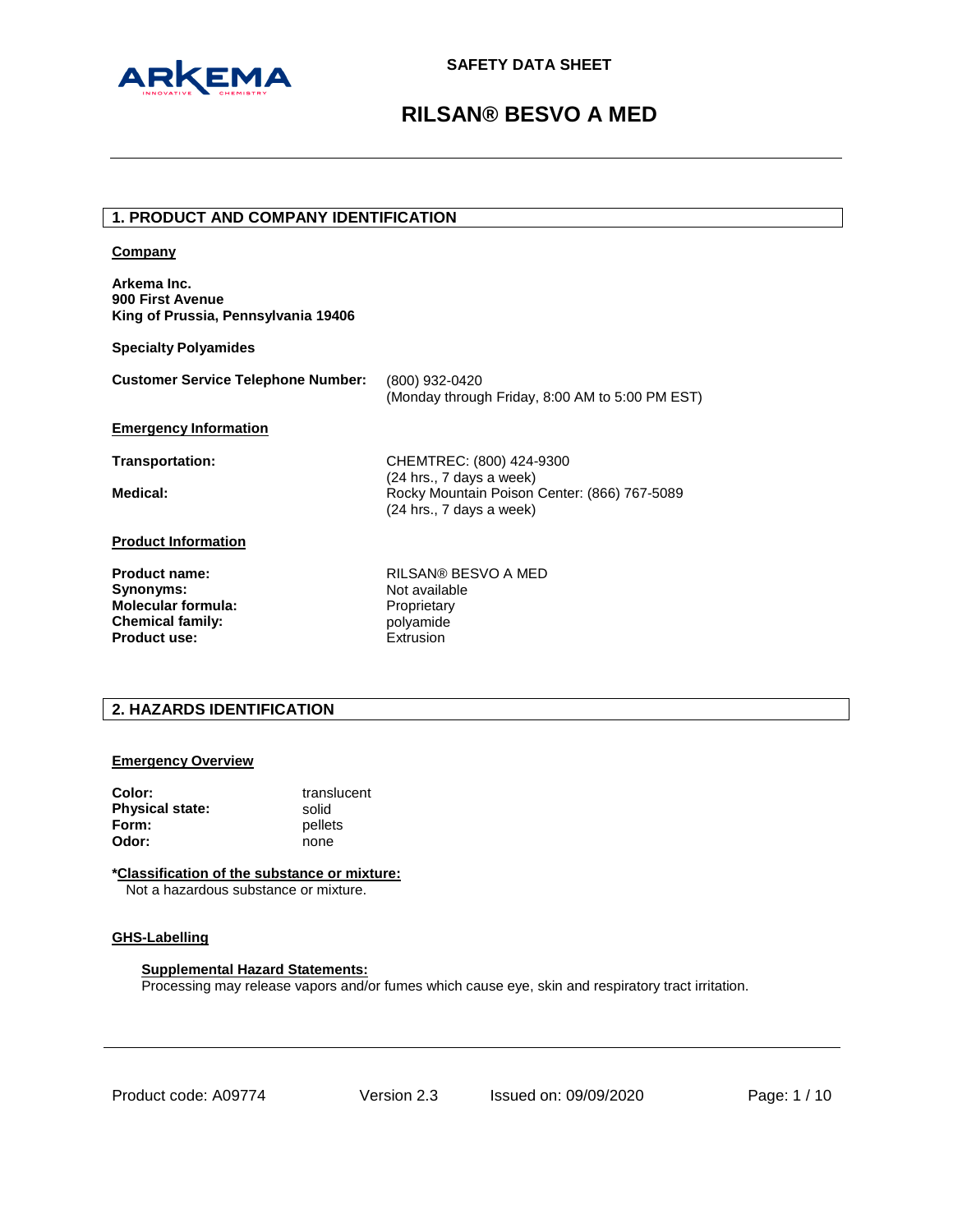

### **Supplemental information:**

## **Potential Health Effects:**

The product, in the form supplied, is not anticipated to produce significant adverse human health effects. Contains high molecular weight polymer(s). Effects due to processing releases: Irritating to eyes, respiratory system and skin.

Prolonged or repeated exposure may cause: headache, drowsiness, nausea, weakness, (severity of effects depends on extent of exposure).

### **Other:**

Handle in accordance with good industrial hygiene and safety practice. (pellets/granules) This product may release fume and/or vapor of variable composition depending on processing time and temperature.

## **3. COMPOSITION/INFORMATION ON INGREDIENTS**

| <b>Chemical Name</b> | CAS-No.      | Wt/Wt        | <b>GHS Classification**</b> |
|----------------------|--------------|--------------|-----------------------------|
| Proprietary polymer  | Proprietary* | $\leq$ 100 % | Not classified              |

\*The specific chemical identity is withheld because it is trade secret information of Arkema Inc.

\*\*For the full text of the H-Statements mentioned in this Section, see Section 16.

## **4. FIRST AID MEASURES**

### **4.1. Description of necessary first-aid measures:**

### **Inhalation:**

If inhaled, remove victim to fresh air.

### **Skin:**

In case of contact, immediately flush skin with plenty of water. If molten polymer gets on the skin, cool rapidly with cold water. Do not peel solidified product off the skin. Obtain medical treatment for thermal burns. Remove material from clothing. Wash clothing before reuse. Thoroughly clean shoes before reuse.

### **Eyes:**

Immediately flush eye(s) with plenty of water. Obtain medical treatment for thermal burns.

### **Ingestion:**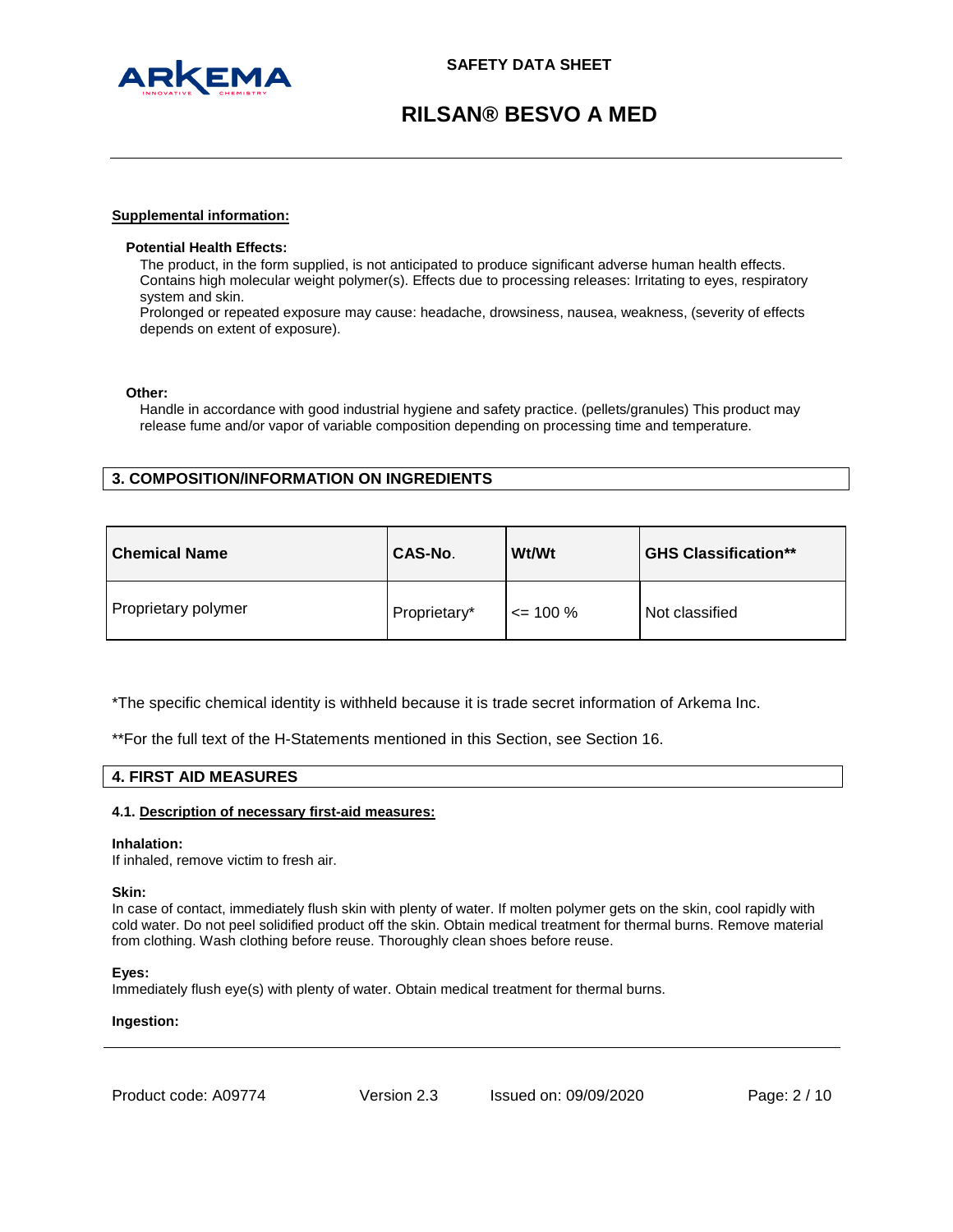

If swallowed, DO NOT induce vomiting. Get medical attention. Never give anything by mouth to an unconscious person.

## **4.2. Most important symptoms/effects, acute and delayed:**

For most important symptoms and effects (acute and delayed), see Section 2 (Hazard Statements and Supplemental Information if applicable) and Section 11 (Toxicology Information) of this SDS.

### **4.3. Indication of immediate medical attention and special treatment needed, if necessary:**

Unless otherwise noted in Notes to Physician, no specific treatment noted; treat symptomatically.

## **5. FIREFIGHTING MEASURES**

### **Extinguishing media (suitable):**

Water spray, Carbon dioxide (CO2), Foam

### **Protective equipment:**

Fire fighters and others who may be exposed to products of combustion should wear full fire fighting turn out gear (full Bunker Gear) and self-contained breathing apparatus (pressure demand / NIOSH approved or equivalent).

### **Further firefighting advice:**

Fire fighting equipment should be thoroughly decontaminated after use.

### **Fire and explosion hazards:**

When burned, the following hazardous products of combustion can occur: Carbon oxides Hazardous organic compounds Hydrogen cyanide (hydrocyanic acid) (traces)

## **6. ACCIDENTAL RELEASE MEASURES**

## **Personal precautions, Emergency procedures, Methods and materials for containment/clean-up:**

Prevent further leakage or spillage if you can do so without risk. Ventilate the area. Sweep up and shovel into suitable properly labeled containers for prompt disposal. Possible fall hazard – floor may become slippery from leakage/spillage of product. Avoid dispersal of spilled material and runoff and contact with soil, waterways, drains and sewers. Consult a regulatory specialist to determine appropriate state or local reporting requirements, for assistance in waste characterization and/or hazardous waste disposal and other requirements listed in pertinent environmental permits.

### **Protective equipment:**

Appropriate personal protective equipment is set forth in Section 8.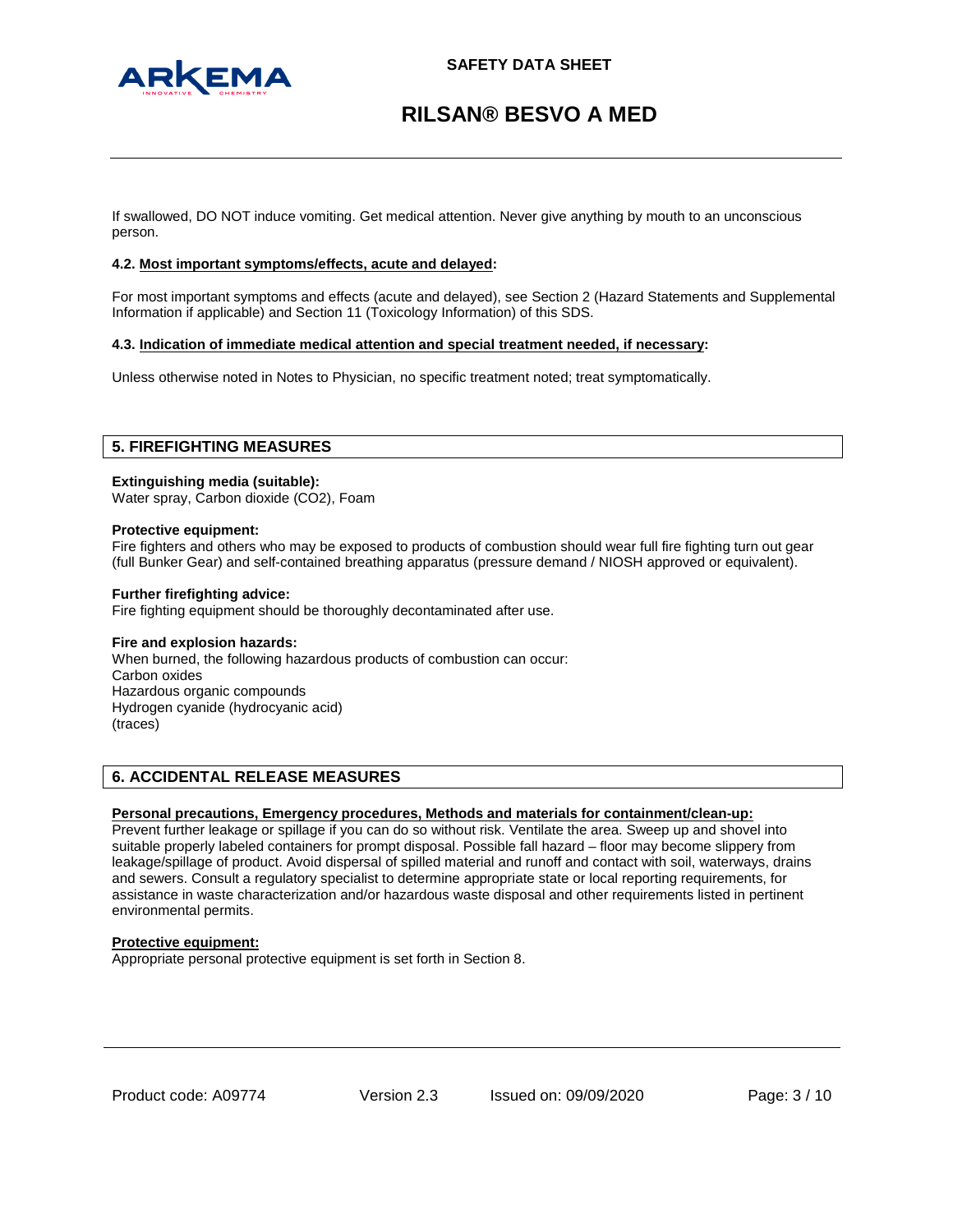

## **7. HANDLING AND STORAGE**

## **Handling**

## **General information on handling:**

Avoid breathing dust.

Avoid breathing processing fumes or vapors.

Handle in accordance with good industrial hygiene and safety practices. These practices include avoiding unnecessary exposure and removal of material from eyes, skin, and clothing.

## **Storage**

### **General information on storage conditions:**

Keep in a dry, cool place. Store in closed containers, in a secure area to prevent container damage and subsequent spillage. Store away from moisture and heat to maintain the technical properties of the product.

### **Storage stability – Remarks:**

Stable under normal conditions.

## **Storage incompatibility – General:**

None known.

### **Temperature tolerance – Do not store above:**

140 °F (60 °C)

## **8. EXPOSURE CONTROLS/PERSONAL PROTECTION**

## **Airborne Exposure Guidelines:**

### **Engineering controls:**

Investigate engineering techniques to reduce exposures below airborne exposure limits or to otherwise reduce exposures. Provide ventilation if necessary to minimize exposures or to control exposure levels to below airborne exposure limits (if applicable see above). If practical, use local mechanical exhaust ventilation at sources of air contamination such as open process equipment.

### **Respiratory protection:**

Avoid breathing dust. Avoid breathing processing fumes or vapors. Where airborne exposure is likely or airborne exposure limits are exceeded (if applicable, see above), use NIOSH approved respiratory protection equipment appropriate to the material and/or its components and substances released during processing. Consult respirator manufacturer to determine appropriate type equipment for a given application. Observe respirator use limitations specified by NIOSH or the manufacturer. For emergency and other conditions where there may be a potential for significant exposure or where exposure limit may be significantly exceeded, use an approved full face positive-pressure, self-contained breathing apparatus or positive-pressure airline with auxiliary self-contained air supply. Respiratory protection programs must comply with 29 CFR § 1910.134.

### **Skin protection:**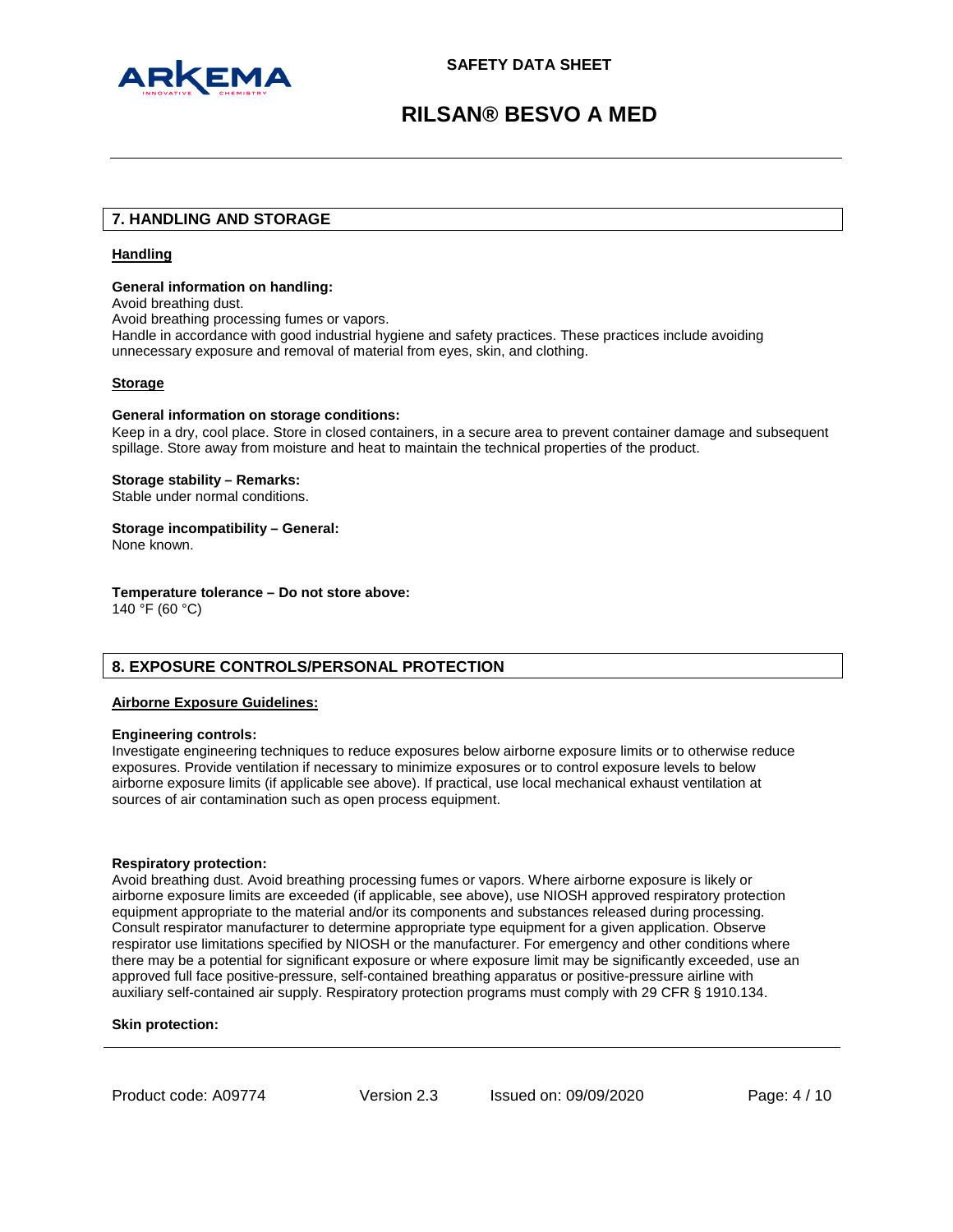

Processing of this product releases vapors or fumes which may cause skin irritation. Minimize skin contamination by following good industrial hygiene practice. Wearing protective gloves is recommended. Wash hands and contaminated skin thoroughly after contact with processing fumes or vapors. Wash thoroughly after handling.

## **Eye protection:**

Use good industrial practice to avoid eye contact. Processing of this product releases vapors or fumes which may cause eye irritation. Where eye contact may be likely, wear chemical goggles and have eye flushing equipment available.

| 9. PHYSICAL AND CHEMICAL PROPERTIES            |                             |  |
|------------------------------------------------|-----------------------------|--|
| Color:                                         | translucent                 |  |
| <b>Physical state:</b>                         | solid                       |  |
| Form:                                          | pellets                     |  |
| Odor:                                          | none                        |  |
| Odor threshold:                                | No data available           |  |
| <b>Flash point</b>                             | No data available           |  |
| <b>Auto-ignition</b><br>temperature:           | 788 - 842 °F (420 - 450 °C) |  |
| Lower flammable limit<br>$(LFL)$ :             | No data available           |  |
| <b>Upper flammable limit</b><br>(UFL):         | No data available           |  |
| pH:                                            | Not applicable              |  |
| Density:                                       | No data available           |  |
| <b>Specific Gravity (Relative</b><br>density): | No data available           |  |
| <b>Bulk density:</b>                           | 550 - 650 kg/m3             |  |
| <b>Boiling point/boiling</b><br>range:         | No data available           |  |
| Melting point/range:                           | 361 - 369 °F (183 - 187 °C) |  |
| <b>Freezing point:</b>                         | No data available           |  |
| <b>Evaporation rate:</b>                       | No data available           |  |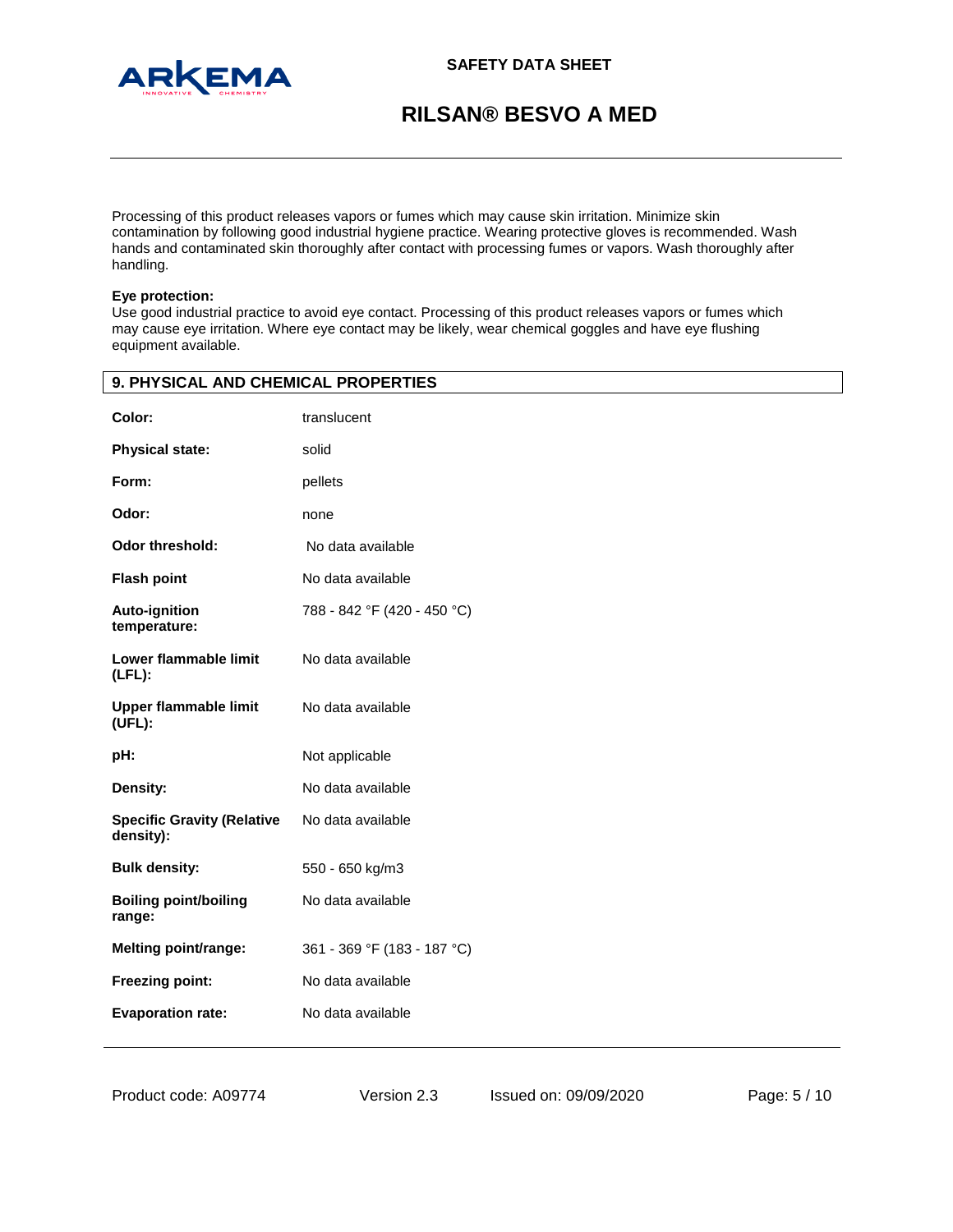

| Solubility in water:                                             | 68 °F (20 °C) insoluble (on the basis of its structure) |
|------------------------------------------------------------------|---------------------------------------------------------|
| Solubility in other<br>solvents: [qualitative and<br>quantative] | Soluble in:                                             |
|                                                                  | Phenol                                                  |
|                                                                  | Benzyl alcohol                                          |
|                                                                  | Metacresol                                              |
|                                                                  | Formic acid (concentrate), Sulphuric acid (concentrate) |
| Viscosity, dynamic:                                              | No data available                                       |
| <b>Oil/water partition</b><br>coefficient:                       | (No data available)                                     |
| Thermal decomposition:                                           | $>662$ °F ( $>350$ °C)                                  |
| <b>Flammability:</b>                                             | See GHS Classification in Section 2 if applicable       |

## **10. STABILITY AND REACTIVITY**

### **Stability:**

The product is stable under normal handling and storage conditions.

## **Hazardous reactions:**

Hazardous polymerization does not occur.

### **Materials to avoid:**

None known.

### **Conditions / hazards to avoid:**

Store protected from moisture and heat. (to maintain the technical properties of the product). See Hazardous Decomposition Products below.

### **Hazardous decomposition products:**

Thermal decomposition giving toxic, flammable, and / or corrosive products: Carbon oxides Ammonia Hydrogen cyanide (hydrocyanic acid) (traces) Hazardous organic compounds Amine derivatives

# **11. TOXICOLOGICAL INFORMATION**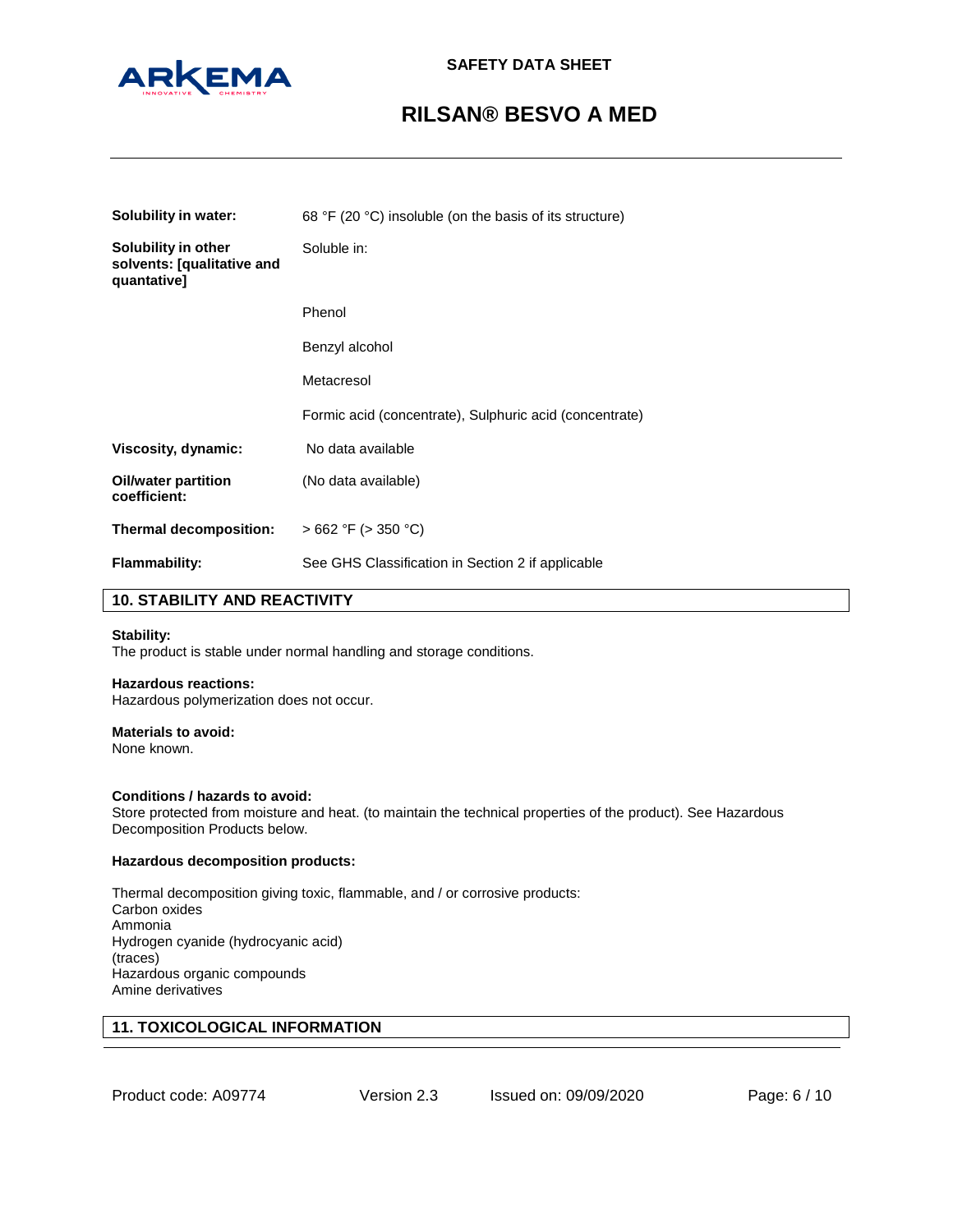

Data on this material and/or its components are summarized below.

## **Data for Proprietary polymer (Proprietary)**

### **Acute toxicity**

**Oral:** No deaths occurred. (rat) LD0 > 2,000 mg/kg.

**Dermal:** No deaths occurred. (rat) LD0 > 2,000 mg/kg.

**Skin Irritation:** Not irritating. (In vitro)

**Eye Irritation:** Not corrosive (Bovine cornea)

**Skin Sensitization:** Not a sensitizer. LLNA: Local Lymph Node Assay. (Mouse) No skin allergy was observed.

**Repeated dose toxicity** Subchronic dietary administration to rat, dog / No adverse systemic effects reported.

### **Genotoxicity**

## **Assessment in Vitro:**

No genetic changes were observed in laboratory tests using: bacteria

### **Other information**

The information presented is from representative materials with this Chemical Abstract Service (CAS) Registry number. The results vary depending on the size and composition of the test substance.

## **12. ECOLOGICAL INFORMATION**

### **Chemical Fate and Pathway**

No data are available.

### **Ecotoxicology**

No data are available.

## **13. DISPOSAL CONSIDERATIONS**

### **Waste disposal:**

Where possible recycling is preferred to disposal or incineration. If recycling is not an option, incinerate or dispose of in accordance with federal, state, and local regulations. Pigmented, filled and/or solvent laden product may require special disposal practices in accordance with federal, state and local regulations. Consult a regulatory specialist to determine appropriate state or local reporting requirements, for assistance in waste characterization and/or hazardous waste disposal and other requirements listed in pertinent environmental permits. Note: Chemical additions to, processing of, or otherwise altering this material may make this waste management information

Product code: A09774

Version 2.3 Issued on: 09/09/2020 Page: 7 / 10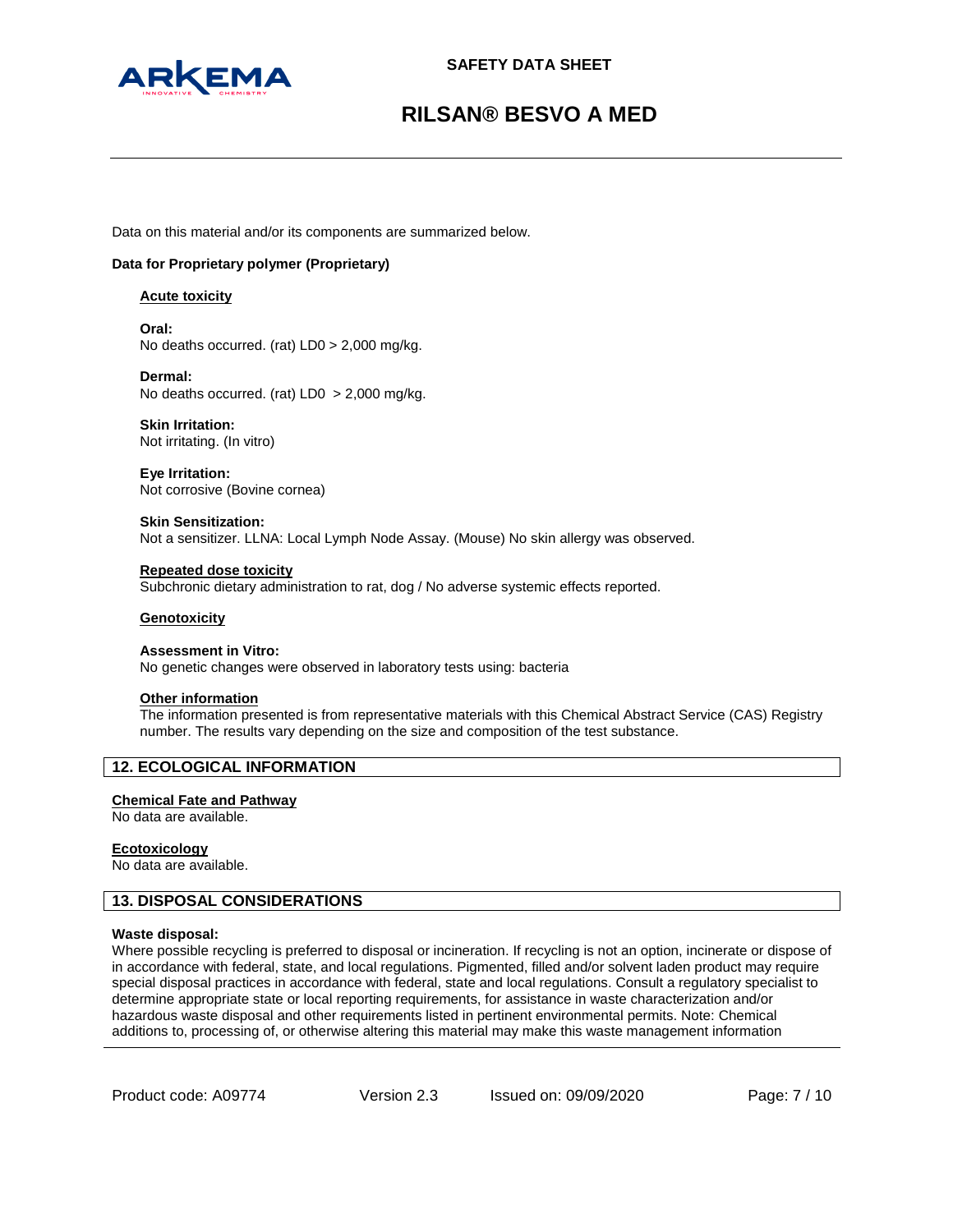

incomplete, inaccurate, or otherwise inappropriate. Furthermore, state and local waste disposal requirements may be more restrictive or otherwise different from federal laws and regulations.

## **14. TRANSPORT INFORMATION**

**US Department of Transportation (DOT):** not regulated

**International Maritime Dangerous Goods Code (IMDG):** not regulated

## **15. REGULATORY INFORMATION**

### **Chemical Inventory Status**

| US. Toxic Substances Control Act                                      | TSCA       | The components of this product are all on<br>the TSCA Inventory. |
|-----------------------------------------------------------------------|------------|------------------------------------------------------------------|
| Canadian Domestic Substances List (DSL)                               | DSL        | All components of this product are on the<br>Canadian DSL        |
| China. Inventory of Existing Chemical Substances in<br>China (IECSC)  | IECSC (CN) | Conforms to                                                      |
| Japan. ENCS - Existing and New Chemical<br>Substances Inventory       | ENCS (JP)  | Conforms to                                                      |
| Japan. ISHL - Inventory of Chemical Substances                        | ISHL (JP)  | Conforms to                                                      |
| Korea. Korean Existing Chemicals Inventory (KECI)                     | KECI (KR)  | Conforms to                                                      |
| Philippines Inventory of Chemicals and Chemical<br>Substances (PICCS) | PICCS (PH) | Conforms to                                                      |
| Australia Inventory of Chemical Substances (AICS)                     | AICS       | Conforms to                                                      |

## **United States – Federal Regulations**

### **SARA Title III – Section 302 Extremely Hazardous Chemicals:**

The components in this product are either not SARA Section 302 regulated or regulated but present in negligible concentrations.

**SARA Title III - Section 311/312 Hazard Categories:** No SARA Hazards

## **SARA Title III – Section 313 Toxic Chemicals:**

This material does not contain any chemical components with known CAS numbers that exceed the threshold (De Minimis) reporting levels established by SARA Title III, Section 313.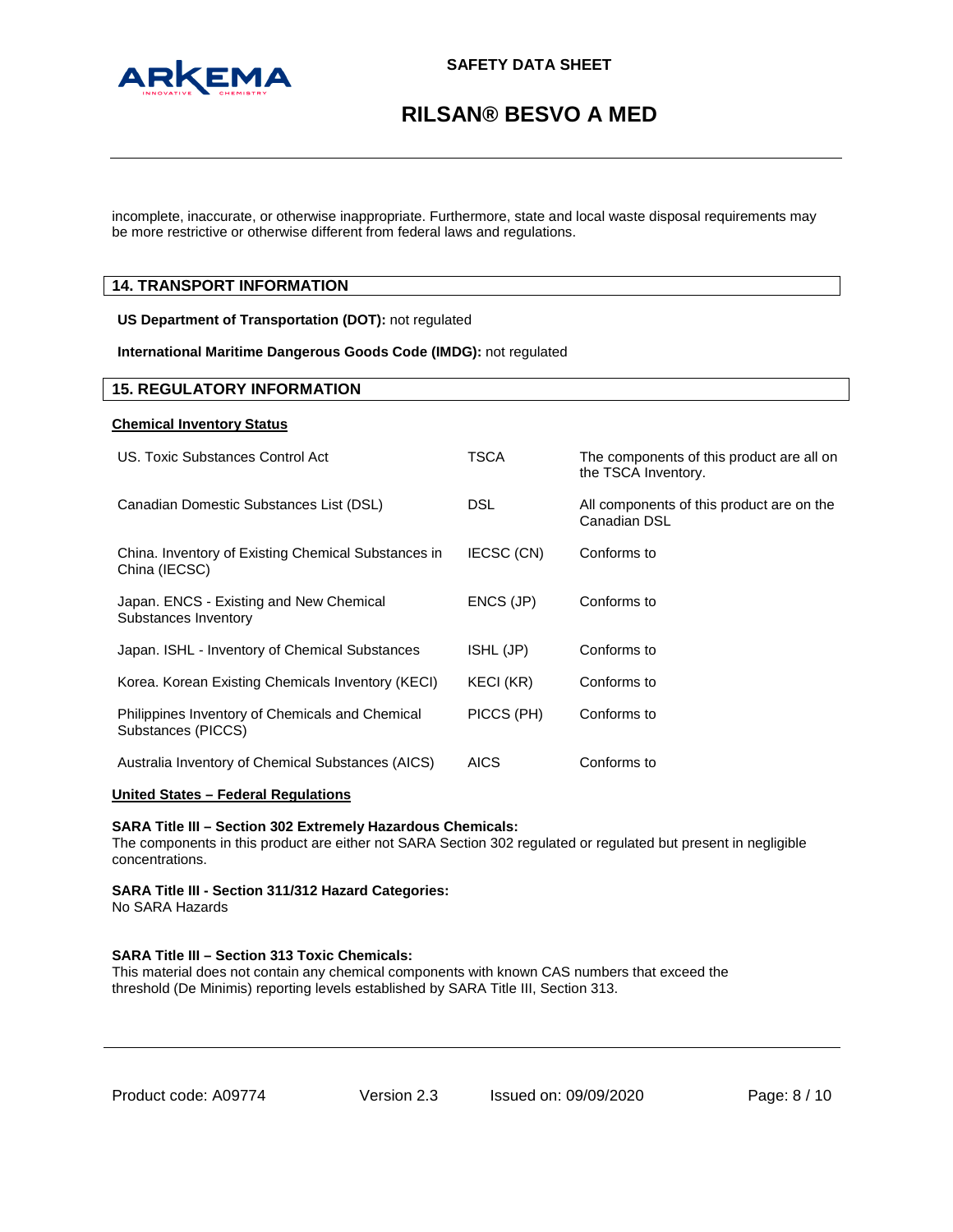## **Comprehensive Environmental Response, Compensation, and Liability Act (CERCLA) - Reportable Quantity (RQ):**

The components in this product are either not CERCLA regulated, regulated but present in negligible concentrations, or regulated with no assigned reportable quantity.

## **United States – State Regulations**

### **New Jersey Right to Know**

No components are subject to the New Jersey Right to Know Act.

### **Pennsylvania Right to Know**

| Chemical name       | CAS-No.     |
|---------------------|-------------|
| Proprietary polymer | Proprietary |
| Methanol            | 67-56-1     |

## **Pennsylvania Right to Know – Environmentally Hazardous Substance(s)**

| Chemical name | CAS-No. |
|---------------|---------|
| Methanol      | 67-56-1 |

## **California Prop. 65**

WARNING: This product contains a chemical known to the State of California to cause birth defects or other reproductive harm.

| Chemical name | CAS-No. |
|---------------|---------|
| Methanol      | 67-56-1 |

## **16. OTHER INFORMATION**

Latest Revision(s):

| Reference number: | 200006705  |
|-------------------|------------|
| Date of Revision: | 09/09/2020 |
| Date Printed:     | 09/09/2020 |

RILSAN® is a registered trademark of Arkema Inc.

The statements, technical information and recommendations contained herein are believed to be accurate as of the date hereof. Since the conditions and methods of use of the product and of the information referred to herein are beyond our control, ARKEMA expressly disclaims any and all liability as to any results obtained or arising from any use of the product or reliance on such information; **NO WARRANTY OF FITNESS FOR ANY PARTICULAR PURPOSE, WARRANTY OF MERCHANTABILITY OR ANY OTHER WARRANTY, EXPRESSED OR IMPLIED, IS MADE CONCERNING THE GOODS DESCRIBED OR THE INFORMATION PROVIDED HEREIN.** The information provided herein relates only to the specific product designated and may not be applicable when such product is used in combination with other materials or in any process. The user should thoroughly test any application